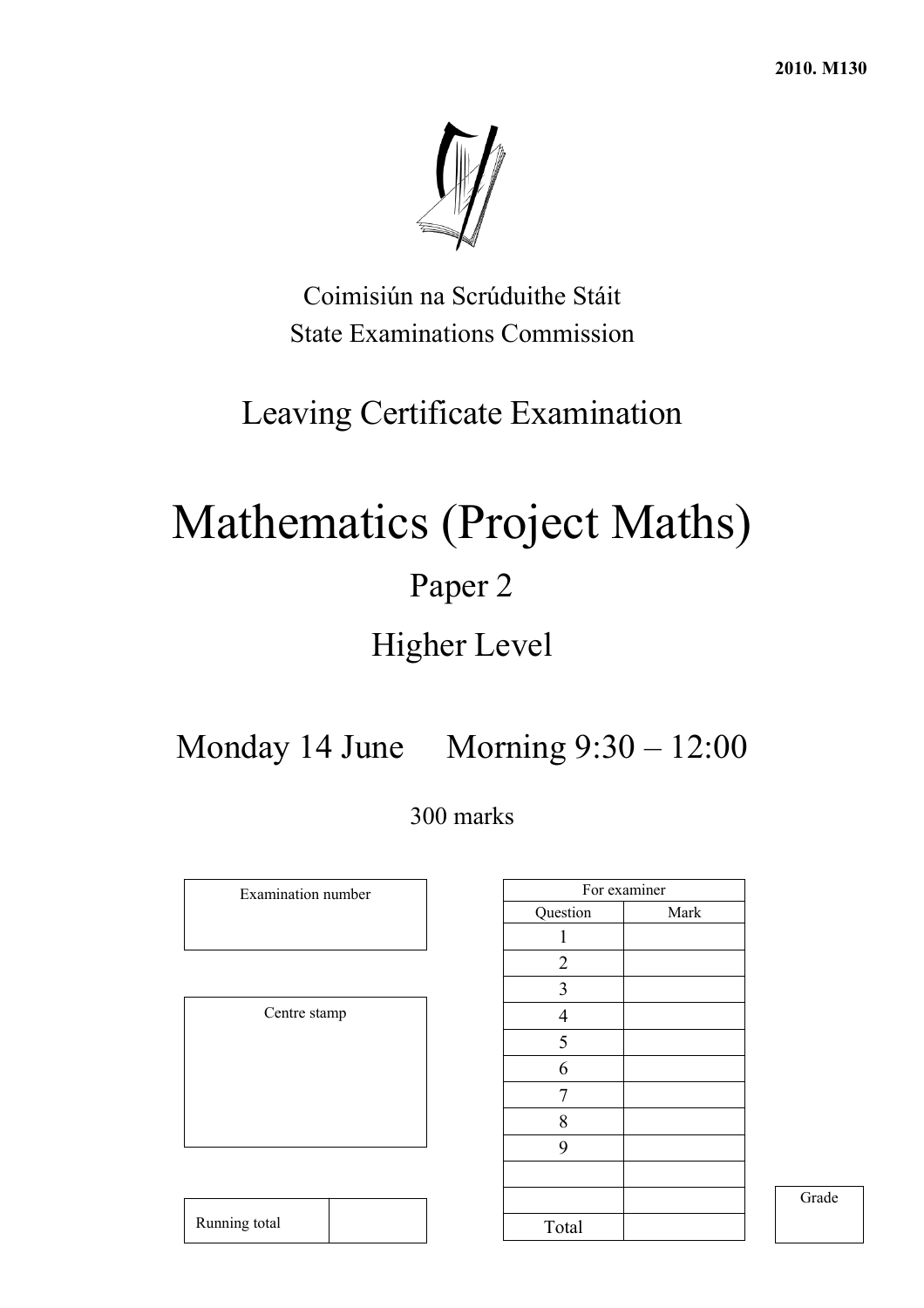### **Instructions**

There are **two** sections in this examination paper.

| Section A | Concepts and Skills       | 150 marks | 6 questions |
|-----------|---------------------------|-----------|-------------|
| Section B | Contexts and Applications | 150 marks | 3 questions |

Answer **all nine** questions, as follows:

In Section A, answer all six questions.

In Section B, answer:

 Question 7 Question 8 **either** Question 9A **or** Question 9B.

Write your answers in the spaces provided in this booklet. There is space for extra work at the back of the booklet. You may also ask the superintendent for more paper. Label any extra work clearly with the question number and part.

The superintendent will give you a copy of the booklet of *Formulae and Tables*. You must return it at the end of the examination. You are not allowed to bring your own copy into the examination.

Marks will be lost if all necessary work is not clearly shown.

Answers should include the appropriate units of measurement, where relevant.

Answers should be given in simplest form, where relevant.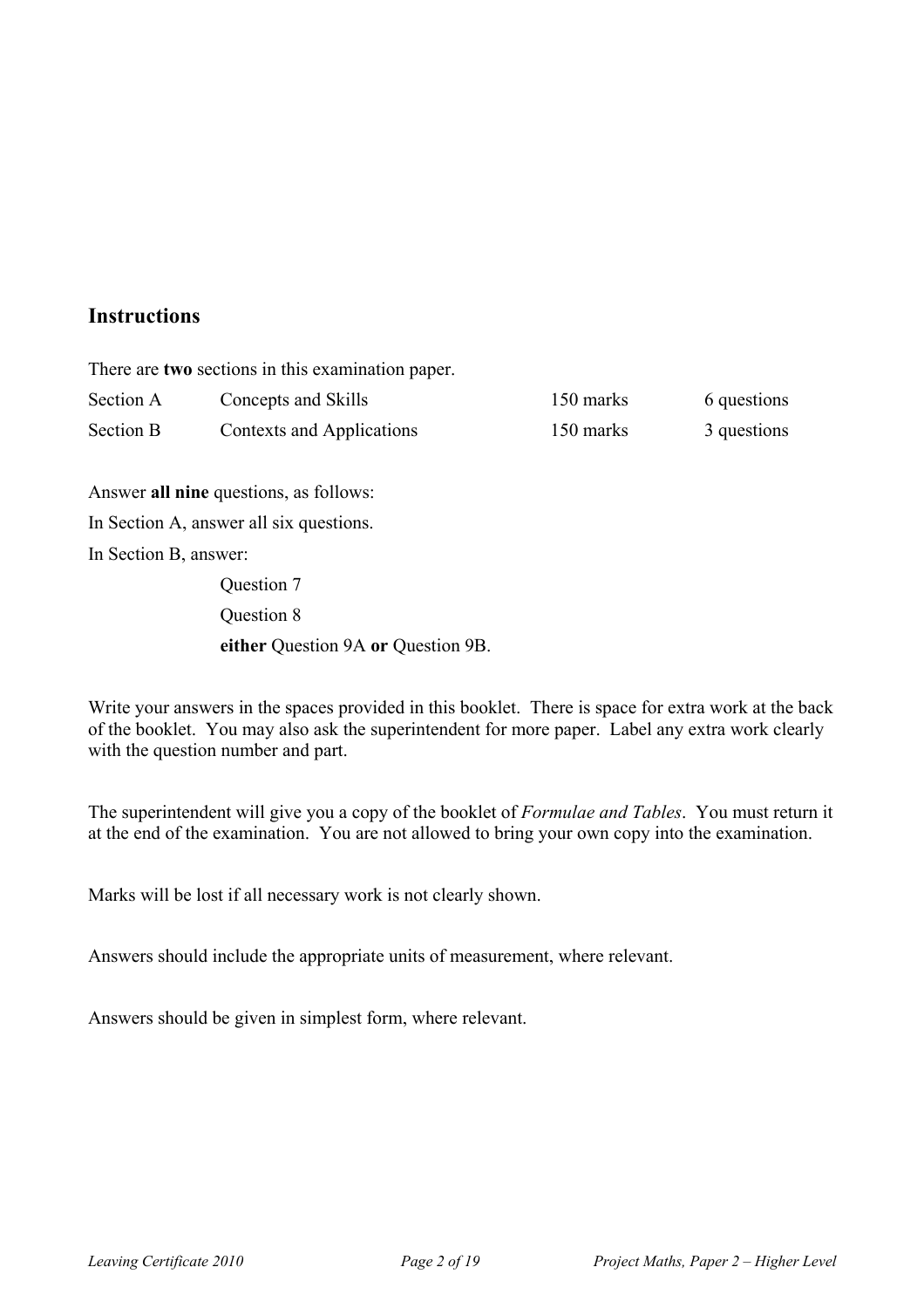Answer **all six** questions from this section.

**Question 1 (25 marks)** 

Two events *A* and *B* are such that  $P(A) = 0.2$ ,  $P(A \cap B) = 0.15$  and  $P(A' \cap B) = 0.6$ .

**(a)** Complete this Venn diagram.



**(b)** Find the probability that neither *A* nor *B* happens.

| the company of the company of |  | the control of the control of |  |  | ____ | ___ | the control of the control of | the control of the control of<br>______ | and the control of the con- |  |  | _____ | _____ | the control of the control of<br>_____ | ___ | and the control of the con- |  | and the control of the con- | _____ | the control of the control of |  |
|-------------------------------|--|-------------------------------|--|--|------|-----|-------------------------------|-----------------------------------------|-----------------------------|--|--|-------|-------|----------------------------------------|-----|-----------------------------|--|-----------------------------|-------|-------------------------------|--|
|                               |  |                               |  |  |      |     |                               |                                         |                             |  |  |       |       |                                        |     |                             |  |                             |       |                               |  |
|                               |  |                               |  |  |      |     |                               |                                         |                             |  |  |       |       |                                        |     |                             |  |                             |       |                               |  |
|                               |  |                               |  |  |      |     |                               |                                         |                             |  |  |       |       |                                        |     |                             |  |                             |       |                               |  |

**(c)** Find the conditional probability  $P(A|B)$ .

**(d)** State whether *A* and *B* are independent events and justify your answer.

| page | running |
|------|---------|
|      |         |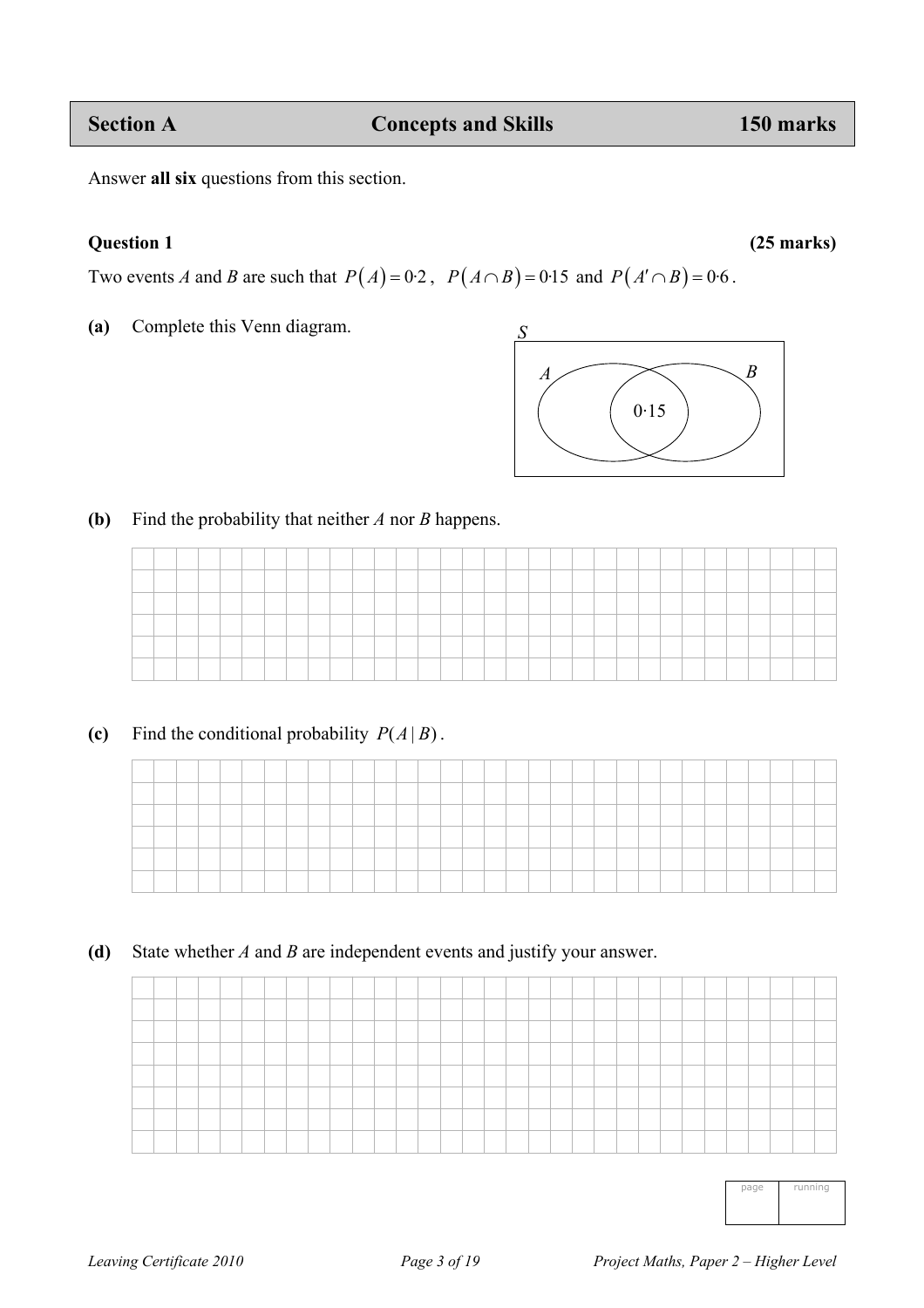#### **Question 2 (25 marks)**

**(a)** The back-to-back stem-and-leaf diagram below shows data from two samples. The corresponding populations are assumed to be identical in shape and spread. Use the *Tukey quick test* to test, at the 5% significance level, the hypothesis that the populations have the same average.



**(b)** The diagram below shows a skewed frequency distribution. Vertical lines have been drawn through the mean, mode and median. Identify which is which by inserting the relevant letters in the spaces below.

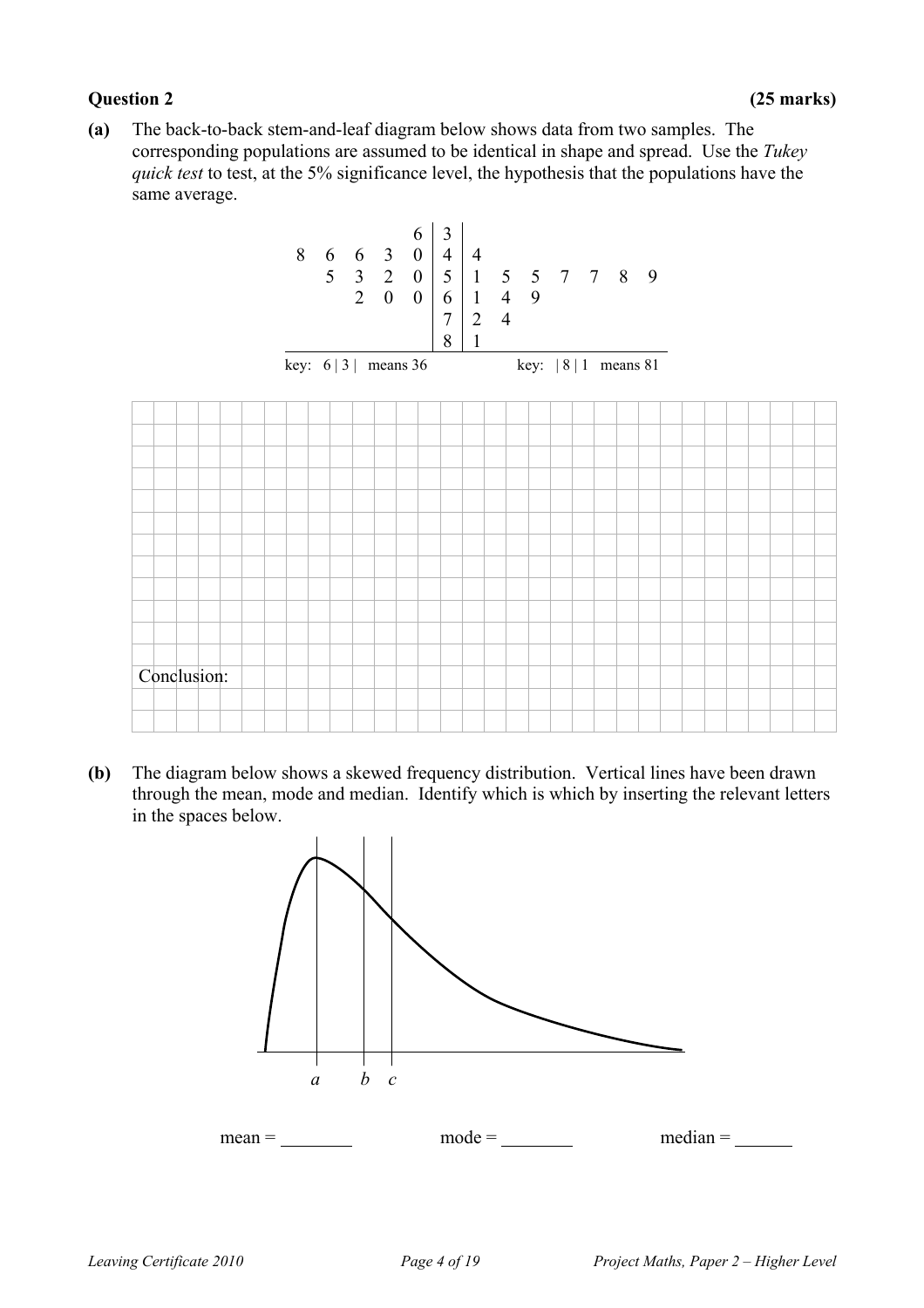### **Question 3 (25 marks)**

**(a)** Construct the incircle of the triangle *ABC* below using only a compass and straight edge. Show all construction lines clearly.



### **(b)** An equilateral triangle has sides of length 2 units. Find the area of its incircle.

| page | running |
|------|---------|
|      |         |
|      |         |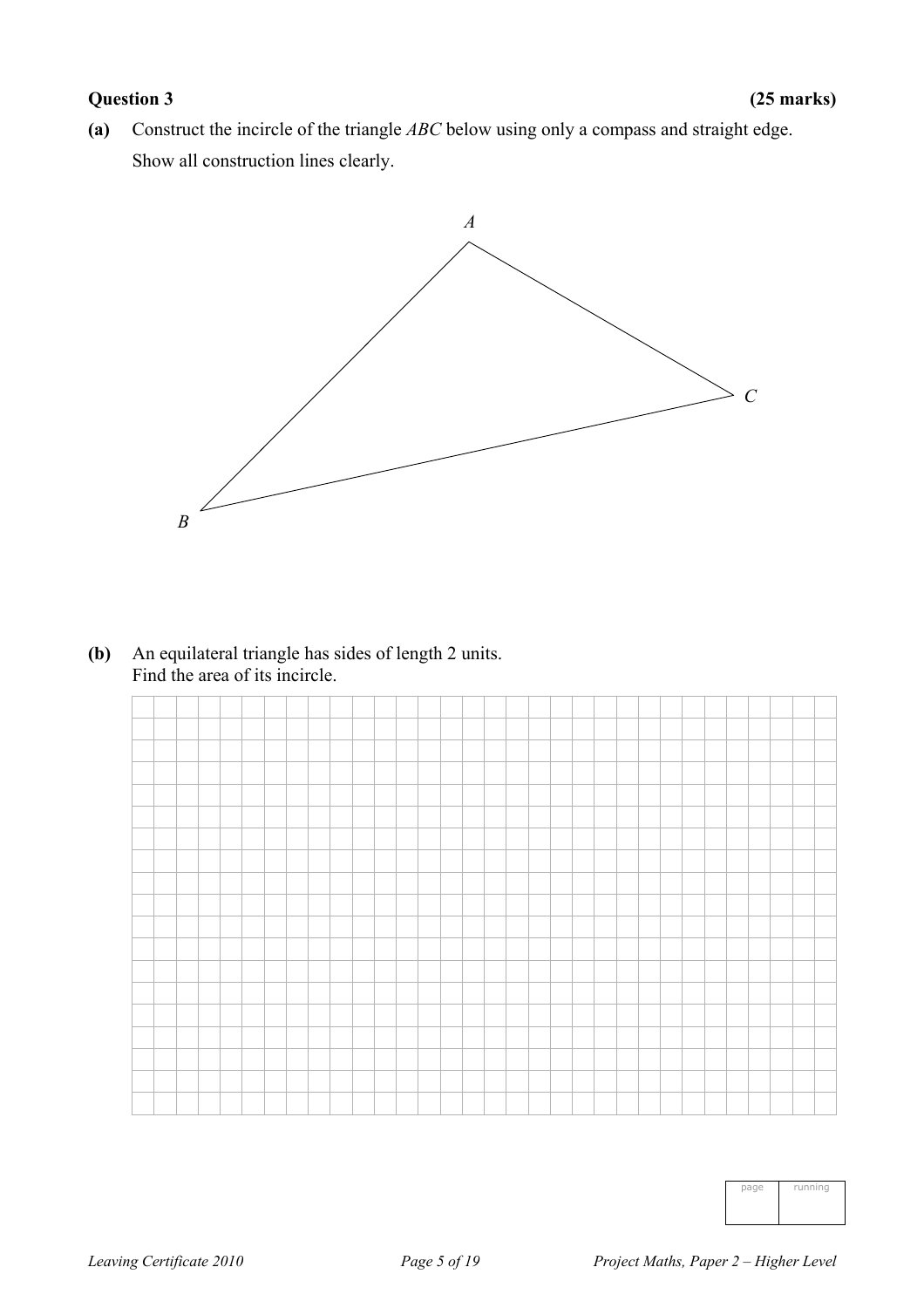### **Question 4 (25 marks)**

**(a)** The centre of a circle lies on the line  $x - 2y - 1 = 0$ . The *x*-axis and the line  $y = 6$  are tangents to the circle. Find the equation of this circle.

**(b)** A different circle has equation  $x^2 + y^2 - 6x - 12y + 41 = 0$ . Show that this circle and the circle in part **(a)** touch externally.

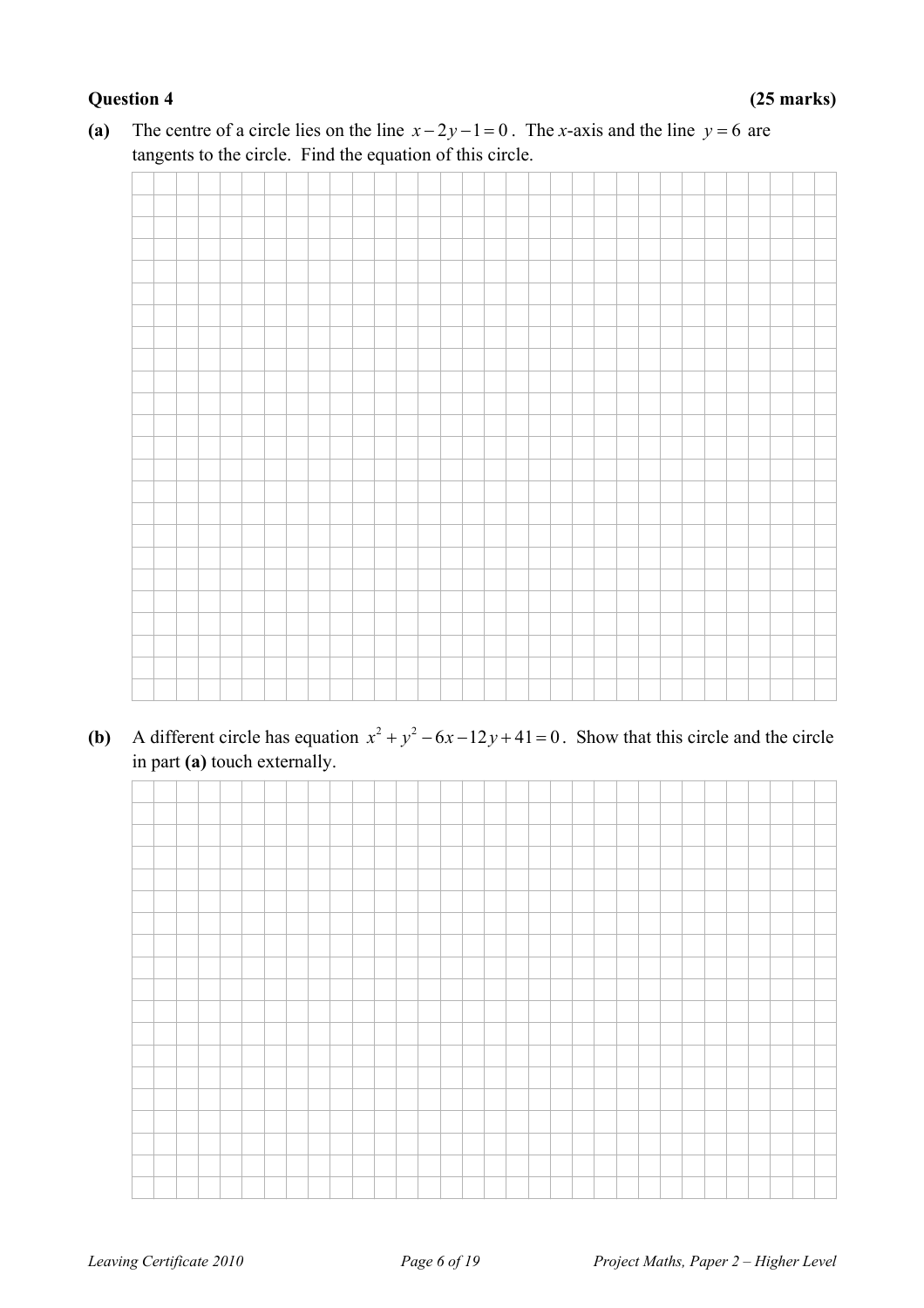

(a) Solve the equation  $\cos 3\theta = \frac{1}{2}$ , for  $\theta \in \mathbb{R}$ , (where  $\theta$  is in radians).

- **(b)** The graphs of three functions are shown on the diagram below. The scales on the axes are not labelled. The three functions are:
	- $x \rightarrow \cos 3x$  $x \rightarrow 2 \cos 3x$  $x \rightarrow 3\cos 2x$

Identify which function is which, and write your answers in the spaces below the diagram.



**(c)** Label the scales on the axes in the diagram in part **(b)**.

| page | running |
|------|---------|
|      |         |
|      |         |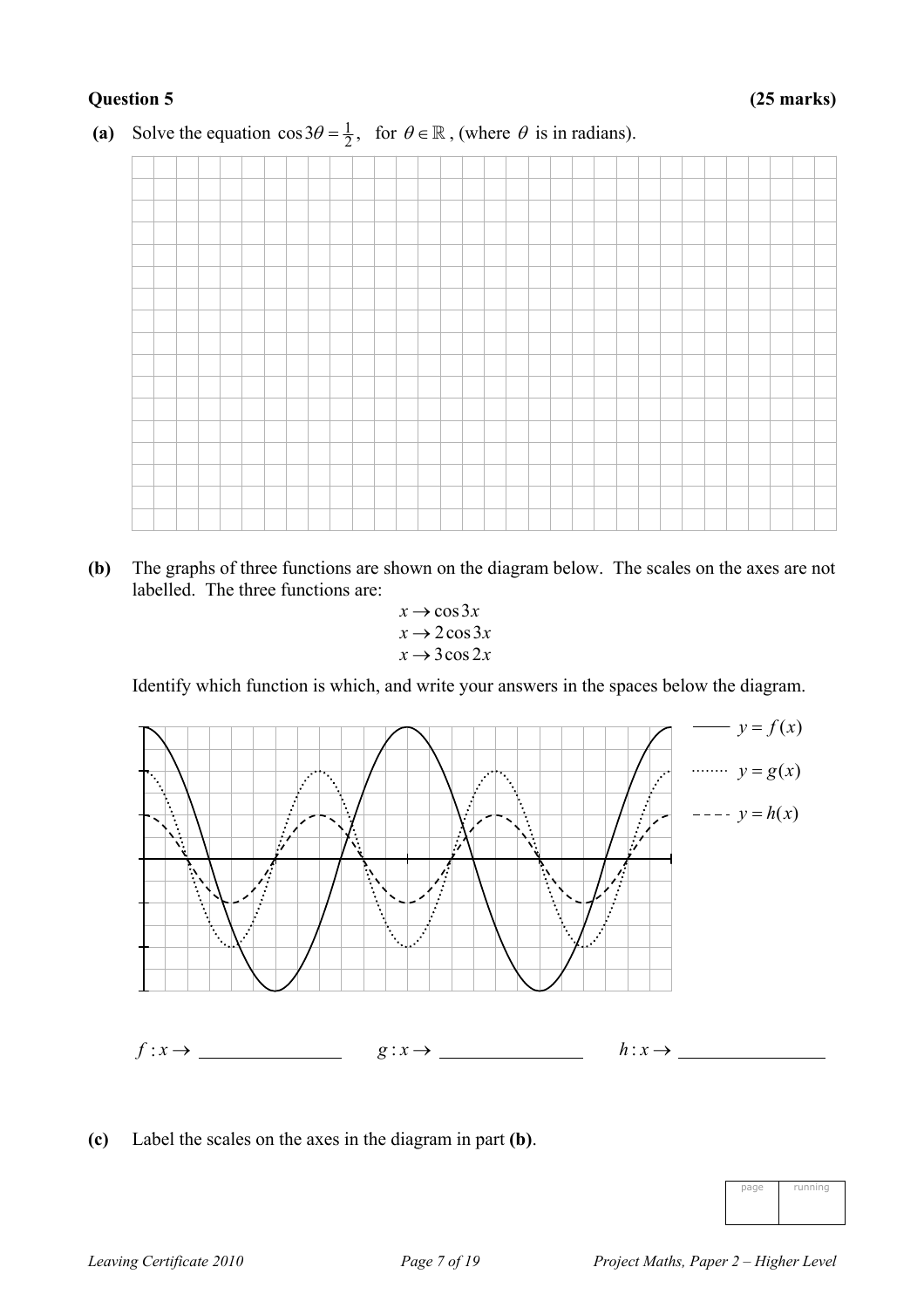### **Question 6 (25 marks)**

Three points *A*, *B* and *C* have co-ordinates: *A*( $-2,9$ ), *B*( $6, -6$ ) and *C*( $11,6$ ).

The line *l* passes through *B* and has equation  $12x - 5y - 102 = 0$ .

**(a)** Verify that *C* lies on *l*.



**(b)** Find the slope of *AB*, and hence find  $tan(\angle ABC)$ , as a fraction.

(c) Find the vectors  $\overrightarrow{BC}$  and  $\overrightarrow{BA}$  in terms of *i*  $\rightarrow$  and *j*  $\rightarrow$ .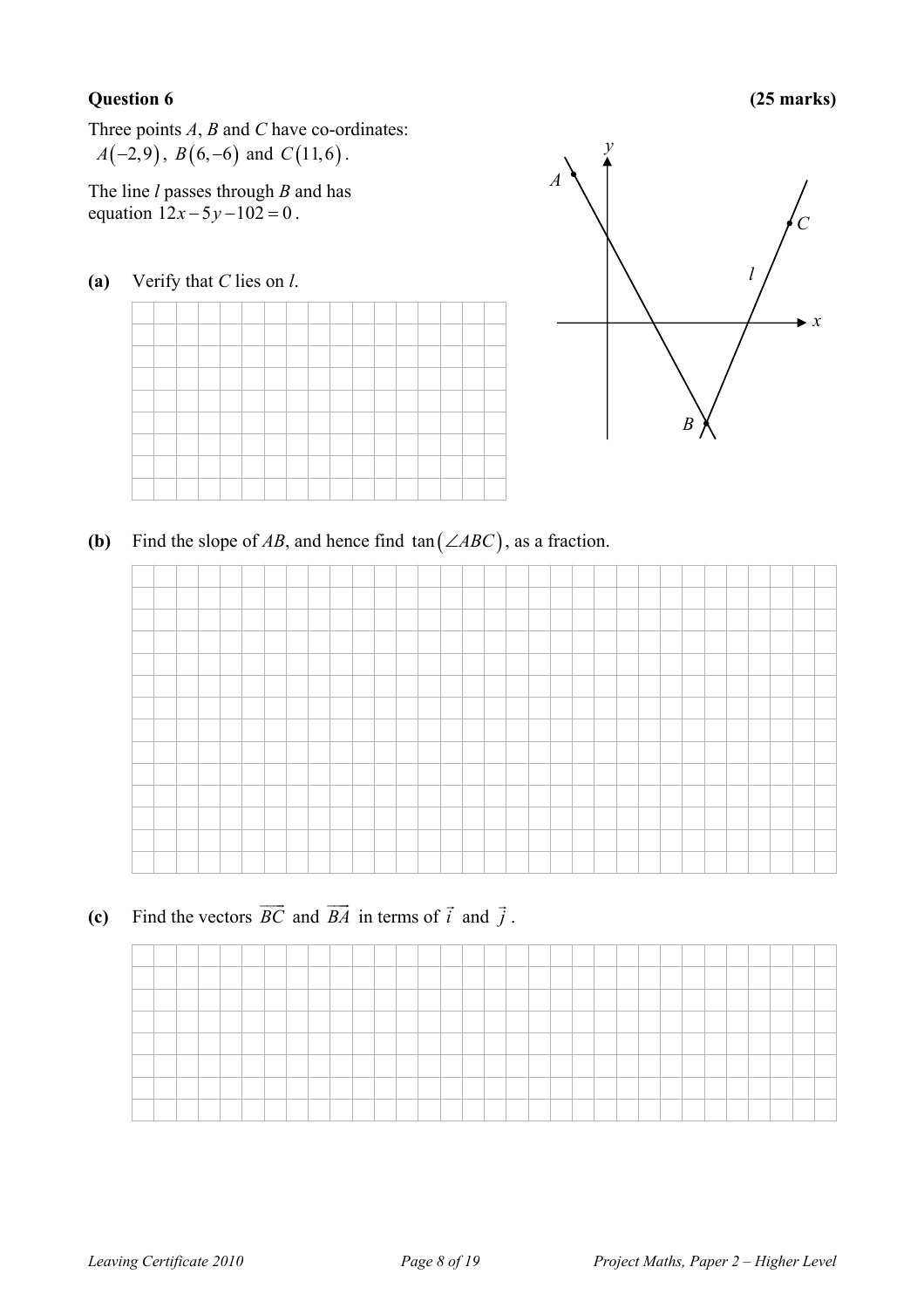(d) Use the dot product to find  $cos(\angle ABC)$  and show that the answer is consistent with the answer to part **(b)**.

You may use this space for extra work.



| page | running |
|------|---------|
|      |         |
|      |         |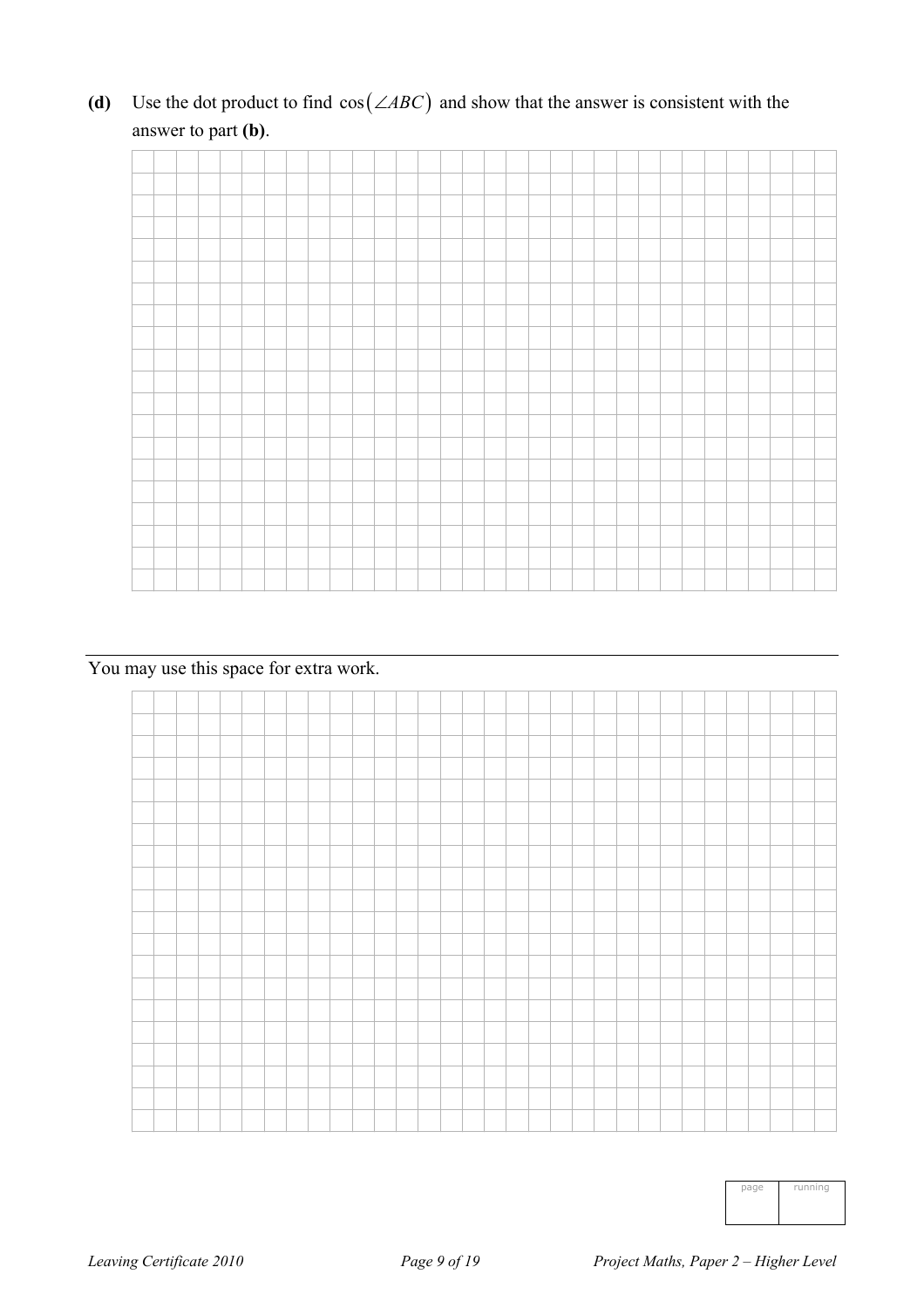Answer Question 7, Question 8, and **either** Question 9A **or** Question 9B.

#### **Question 7 Probability and Statistics (50 marks)**

A person's *maximum heart rate* is the highest rate at which their heart beats during certain extreme kinds of exercise. It is measured in beats per minute (bpm). It can be measured under controlled conditions. As part of a study in 2001, researchers measured the maximum heart rate of 514 adults and compared it to each person's age. The results were like those shown in the scatter plot below.



- **(a)** From the diagram, estimate the correlation coefficient. Answer:
- **(b)** Circle the *outlier* on the diagram and write down the person's age and maximum heart rate.





Answer:



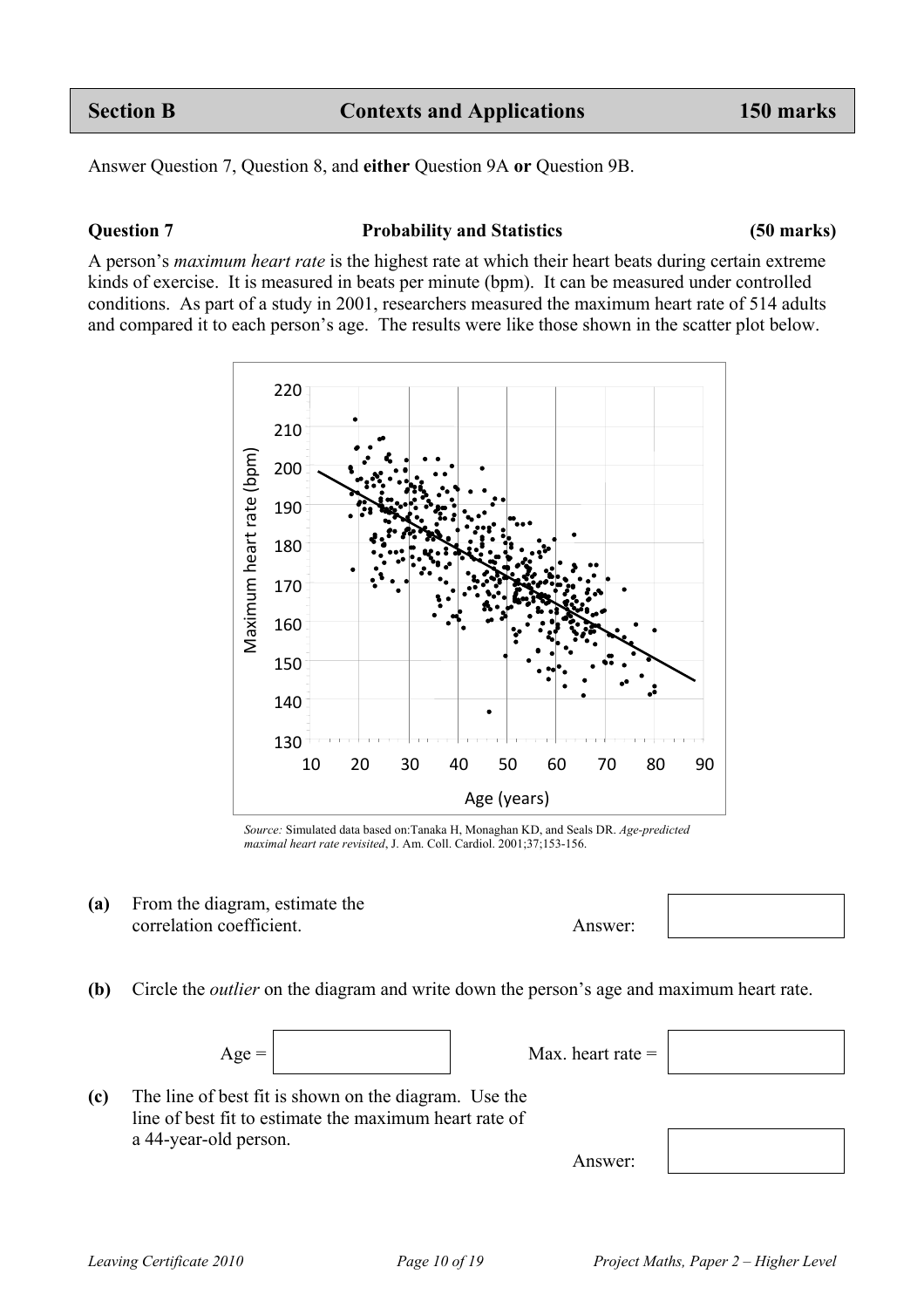#### **(d)** By taking suitable readings from the diagram, calculate the slope of the line of best fit.

(e) Find the equation of the line of best fit and write it in the form:  $MHR = a - b \times (age)$ , where *MHR* is the maximum heart rate.

**(f)** The researchers compared their new rule for estimating maximum heart rate to an older rule. The older rule is:  $MHR = 220 - age$ . The two rules can give different estimates of a person's maximum heart rate. Describe how the level of agreement between the two rules varies according to the age of the person. Illustrate your answer with two examples.

**(g)** A particular exercise programme is based on the idea that a person will get most benefit by exercising at 75% of their estimated *MHR*. A 65-year-old man has been following this programme, using the old rule for estimating *MHR*. If he learns about the researchers' new rule for estimating *MHR*, how should he change what he is doing?

| <b><i><u>Property Contract Contract Contract Contract Contract Contract Contract Contract Contract Contract Contract Contract Contract Contract Contract Contract Contract Contract Contract Contract Contract Contract Contract Con</u></i></b> |  |  |  |  |  |  |  |  |  |  |  |  |  |  |  |  |
|--------------------------------------------------------------------------------------------------------------------------------------------------------------------------------------------------------------------------------------------------|--|--|--|--|--|--|--|--|--|--|--|--|--|--|--|--|
|                                                                                                                                                                                                                                                  |  |  |  |  |  |  |  |  |  |  |  |  |  |  |  |  |
|                                                                                                                                                                                                                                                  |  |  |  |  |  |  |  |  |  |  |  |  |  |  |  |  |
|                                                                                                                                                                                                                                                  |  |  |  |  |  |  |  |  |  |  |  |  |  |  |  |  |

page running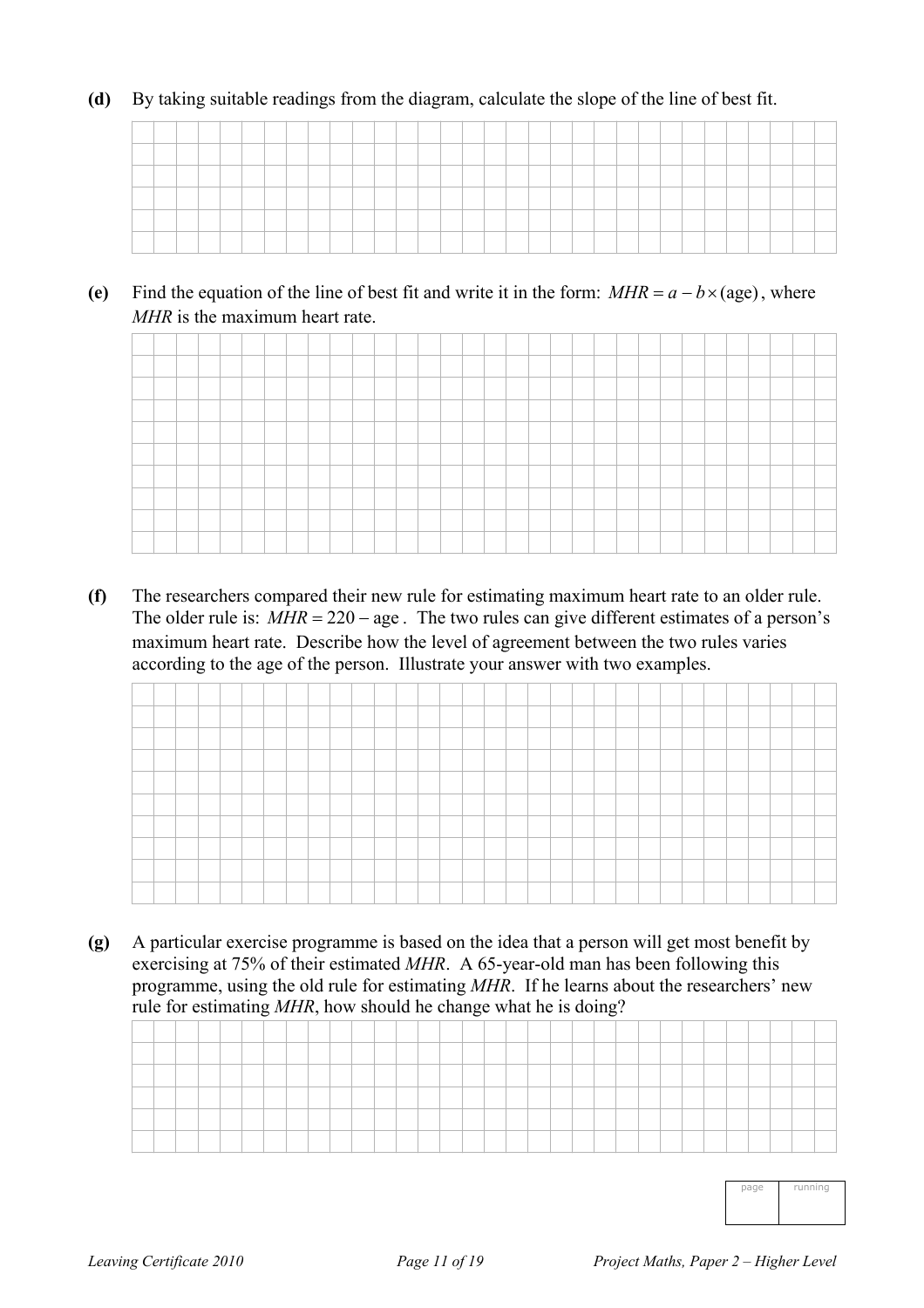#### **Question 8 Geometry and Trigonometry (50 marks)**

A ship is 10 km due South of a lighthouse at noon.

The ship is travelling at 15 km/h on a bearing of  $\theta$ , as shown below, where  $\theta = \tan^{-1} \left( \frac{4}{3} \right)$ .



- **(a)** On the diagram above, draw a set of co-ordinate axes that takes the lighthouse as the origin, the line East-West through the lighthouse as the *x*-axis, and kilometres as units.
- **(b)** Find the equation of the line along which the ship is moving.

**(c)** Find the shortest distance between the ship and the lighthouse during the journey.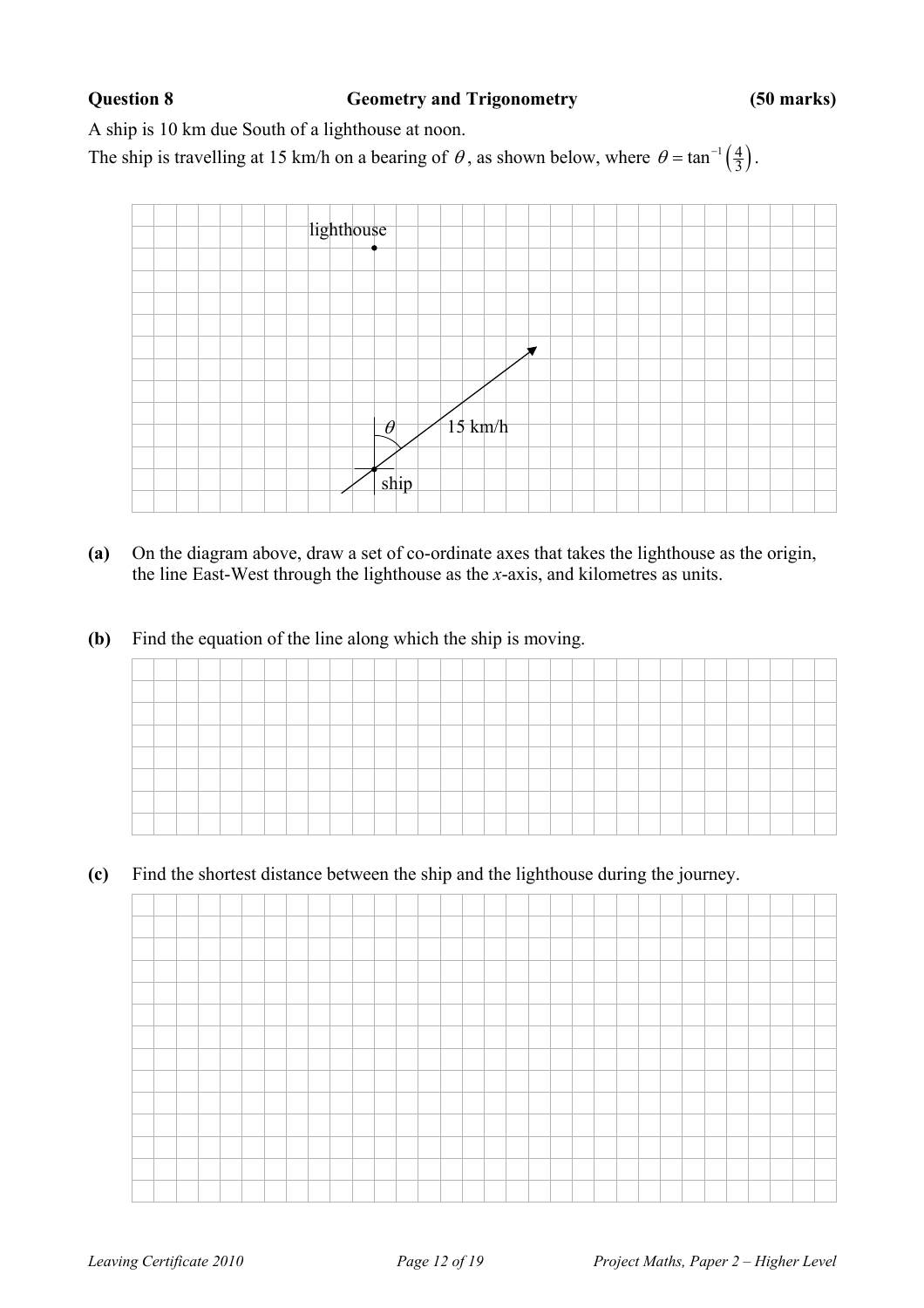### **(d)** At what time is the ship closest to the lighthouse?

### **(e)** Visibility is limited to 9 km. For how many minutes in total is the ship visible from the lighthouse?



page running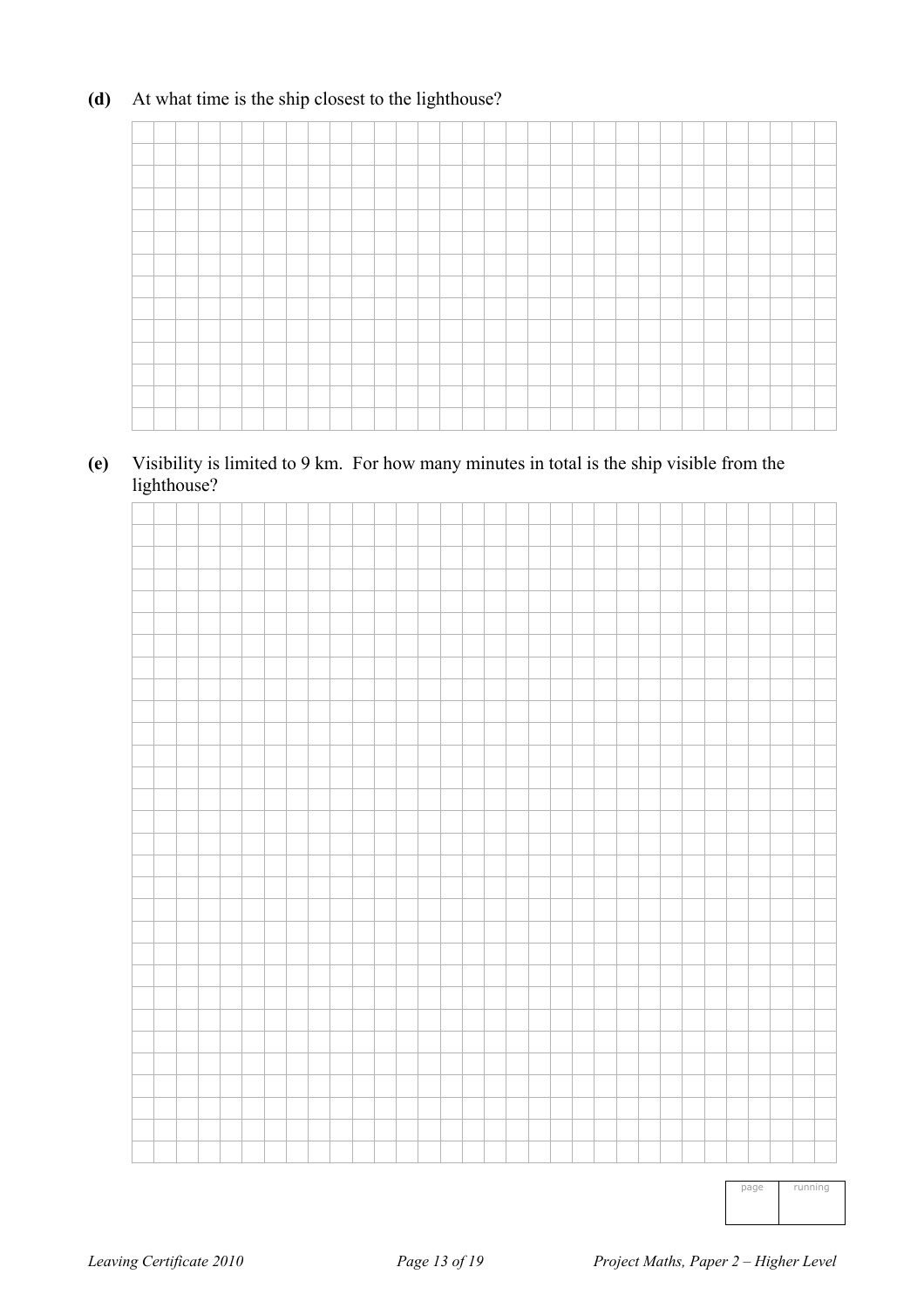A factory manufactures aluminium rods. One of its machines can be set to produce rods of a specified length. The lengths of these rods are normally distributed with mean equal to the specified length and standard deviation equal to 0·2 mm.

The machine has been set to produce rods of length 40 mm.

**(a)** What is the probability that a randomly selected rod will be less than 39·7 mm in length?

**(b)** Five rods are selected at random. What is the probability that at least two of them are less than 39·7 mm in length?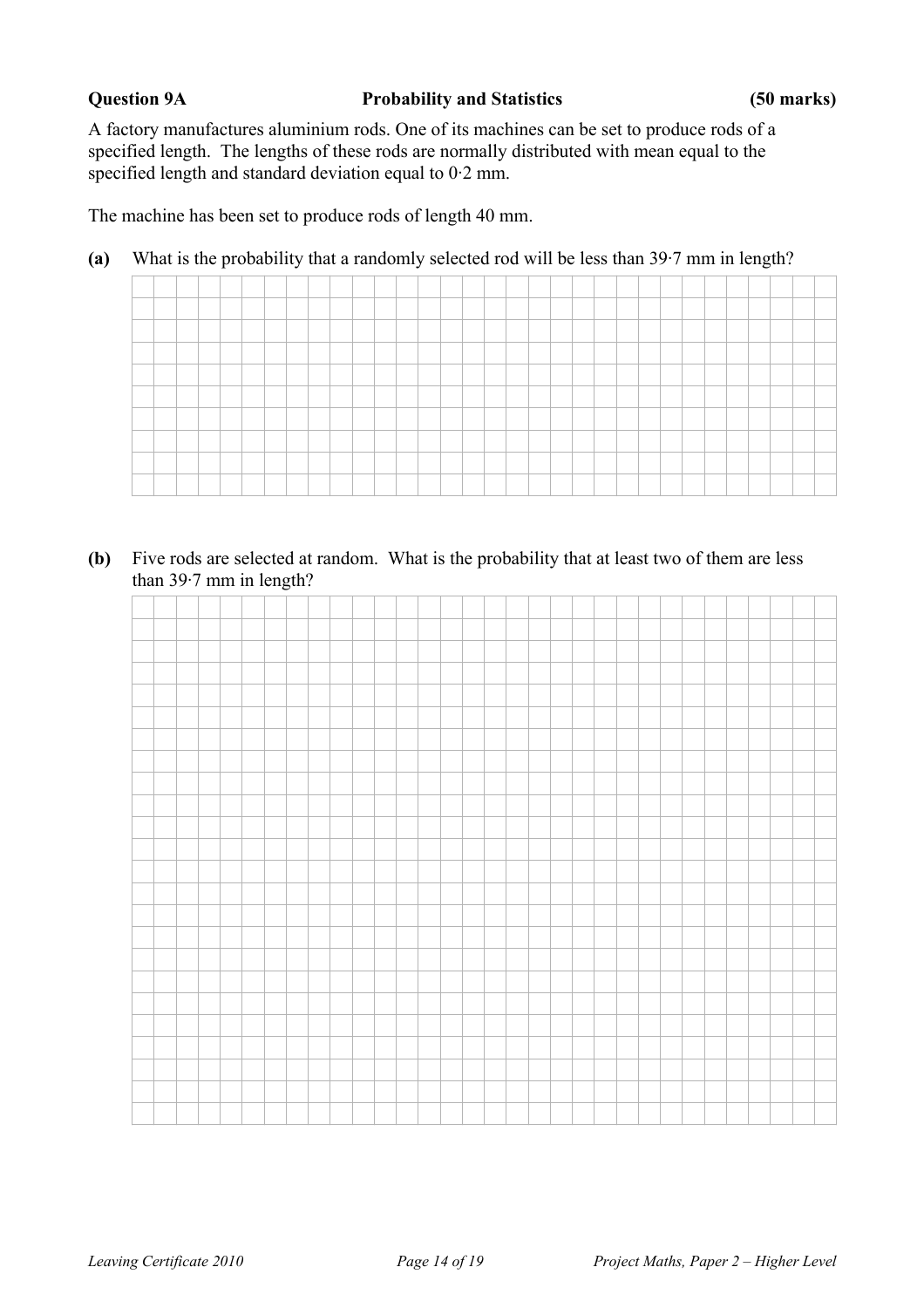**(c)** The operators want to check whether the setting on the machine is still accurate. They take a random sample of ten rods and measure their lengths. The lengths in millimetres are:

| 39.5 | $40-0$ | 39.7 | 40.2   | 39.8 |
|------|--------|------|--------|------|
| 39.7 | 40.2   | 39.9 | $40-1$ | 39.6 |

 Conduct a hypothesis test at the 5% level of significance to decide whether the machine's setting has become inaccurate. You should start by clearly stating the null hypothesis and the alternative hypothesis, and finish by clearly stating what you conclude about the machine.



| page | running |
|------|---------|
|      |         |
|      |         |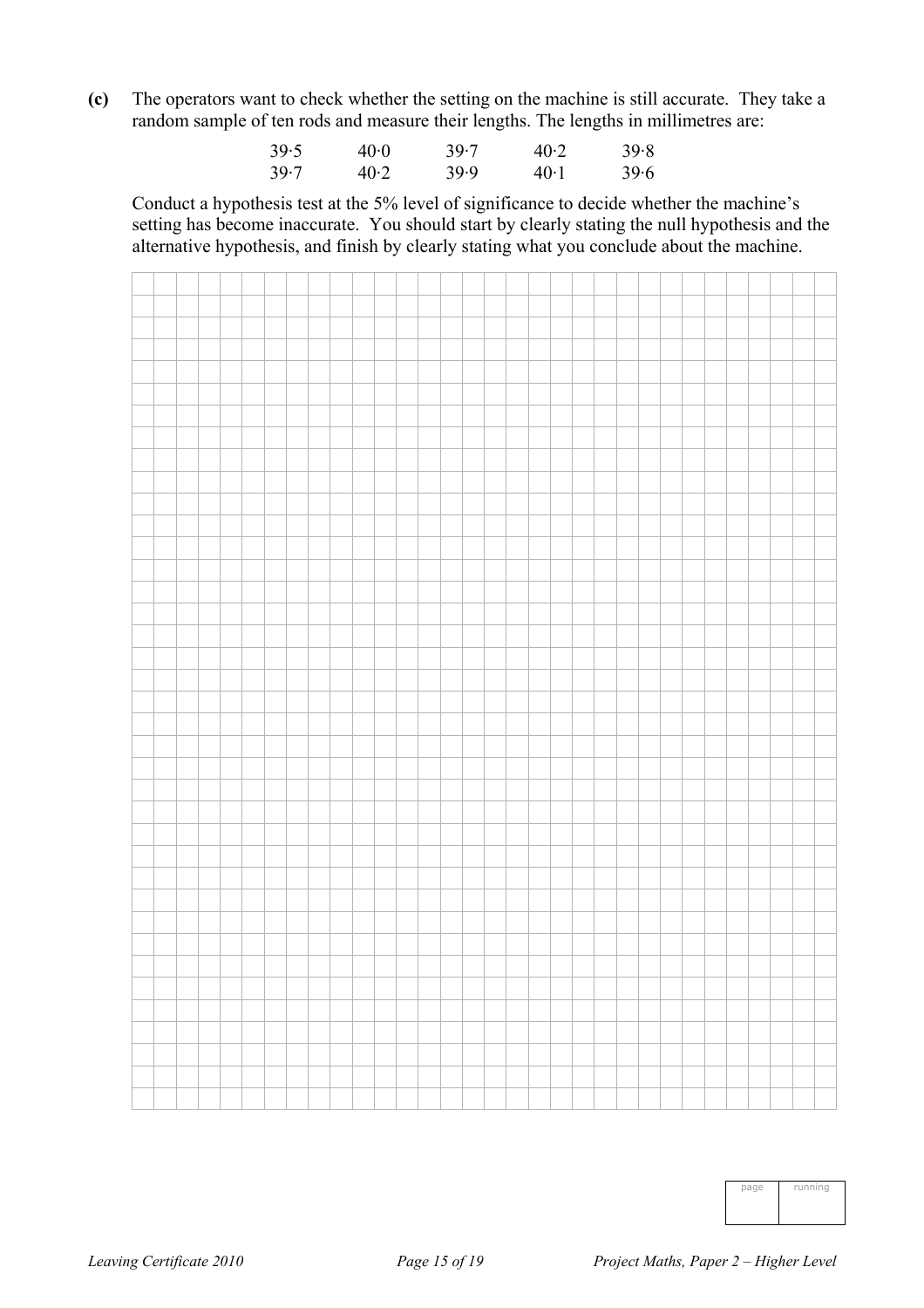**(a)** Prove that if three parallel lines cut off equal segments on some transversal line, then they will cut off equal segments on any other transversal line.

*Diagram:* 

| Given:        |  |  |  |  |  |  |  |  |  |  |  |  |
|---------------|--|--|--|--|--|--|--|--|--|--|--|--|
|               |  |  |  |  |  |  |  |  |  |  |  |  |
|               |  |  |  |  |  |  |  |  |  |  |  |  |
|               |  |  |  |  |  |  |  |  |  |  |  |  |
| To prove:     |  |  |  |  |  |  |  |  |  |  |  |  |
|               |  |  |  |  |  |  |  |  |  |  |  |  |
| Construction: |  |  |  |  |  |  |  |  |  |  |  |  |
|               |  |  |  |  |  |  |  |  |  |  |  |  |
|               |  |  |  |  |  |  |  |  |  |  |  |  |
|               |  |  |  |  |  |  |  |  |  |  |  |  |
|               |  |  |  |  |  |  |  |  |  |  |  |  |
| Proof:        |  |  |  |  |  |  |  |  |  |  |  |  |
|               |  |  |  |  |  |  |  |  |  |  |  |  |
|               |  |  |  |  |  |  |  |  |  |  |  |  |
|               |  |  |  |  |  |  |  |  |  |  |  |  |
|               |  |  |  |  |  |  |  |  |  |  |  |  |
|               |  |  |  |  |  |  |  |  |  |  |  |  |
|               |  |  |  |  |  |  |  |  |  |  |  |  |
|               |  |  |  |  |  |  |  |  |  |  |  |  |
|               |  |  |  |  |  |  |  |  |  |  |  |  |
|               |  |  |  |  |  |  |  |  |  |  |  |  |
|               |  |  |  |  |  |  |  |  |  |  |  |  |
|               |  |  |  |  |  |  |  |  |  |  |  |  |
|               |  |  |  |  |  |  |  |  |  |  |  |  |
|               |  |  |  |  |  |  |  |  |  |  |  |  |
|               |  |  |  |  |  |  |  |  |  |  |  |  |
|               |  |  |  |  |  |  |  |  |  |  |  |  |
|               |  |  |  |  |  |  |  |  |  |  |  |  |
|               |  |  |  |  |  |  |  |  |  |  |  |  |
|               |  |  |  |  |  |  |  |  |  |  |  |  |
|               |  |  |  |  |  |  |  |  |  |  |  |  |
|               |  |  |  |  |  |  |  |  |  |  |  |  |
|               |  |  |  |  |  |  |  |  |  |  |  |  |
|               |  |  |  |  |  |  |  |  |  |  |  |  |
|               |  |  |  |  |  |  |  |  |  |  |  |  |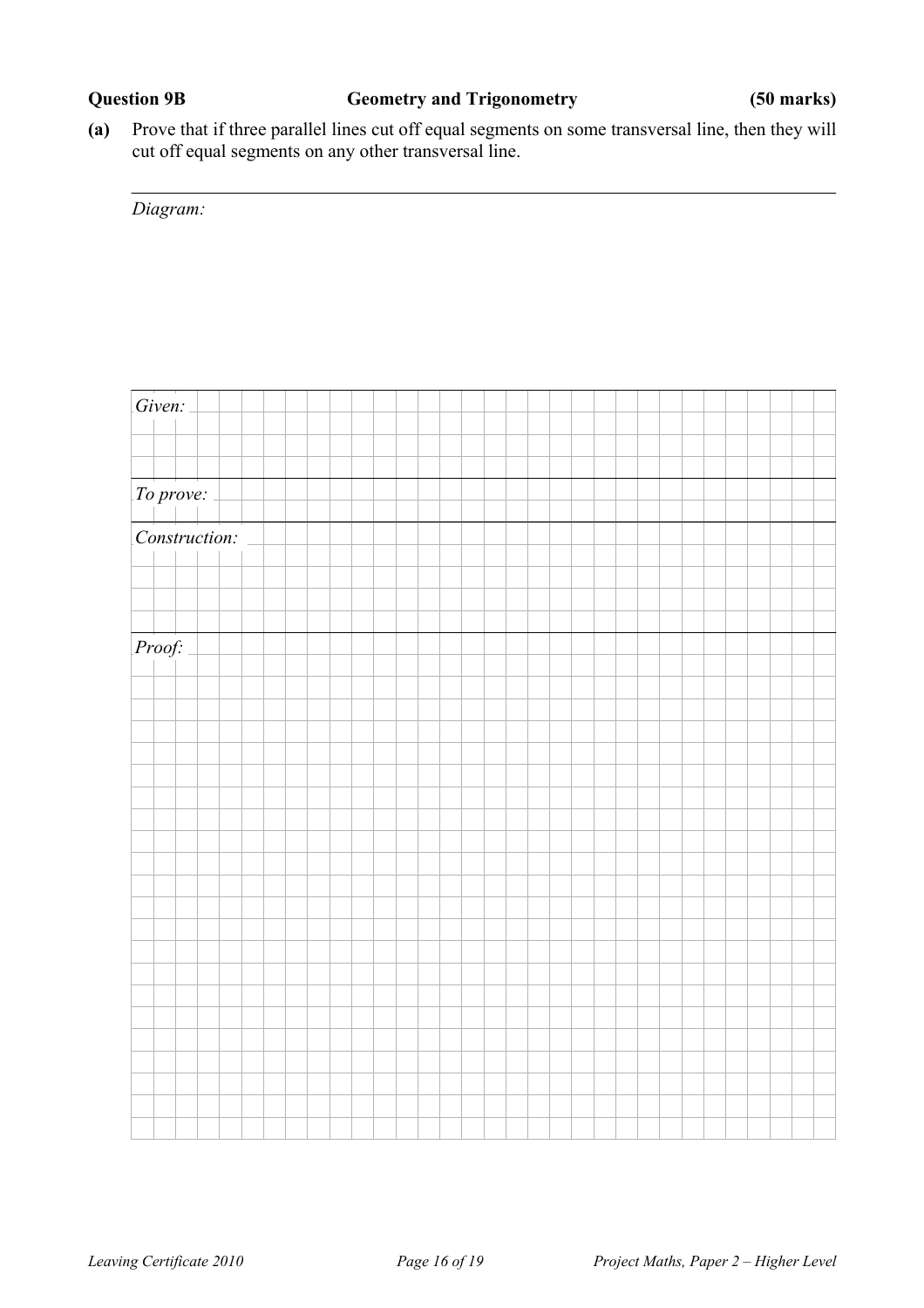**(b)** Roofs of buildings are often supported by frameworks of timber called *roof trusses*.

 A quantity surveyor needs to find the total length of timber needed in order to make the triangular truss shown below.





 The length of [*AC*] is 6 metres, and the pitch of the roof is 35°, as shown.  $|AD| = |DE| = |EC|$  and  $|AF| = |FB| = |BG| = |GC|$ .

#### **(i)** Calculate the length of [*AB*], in metres, correct to two decimal places.

#### **(ii)** Calculate the total length of timber required to make the truss.



page running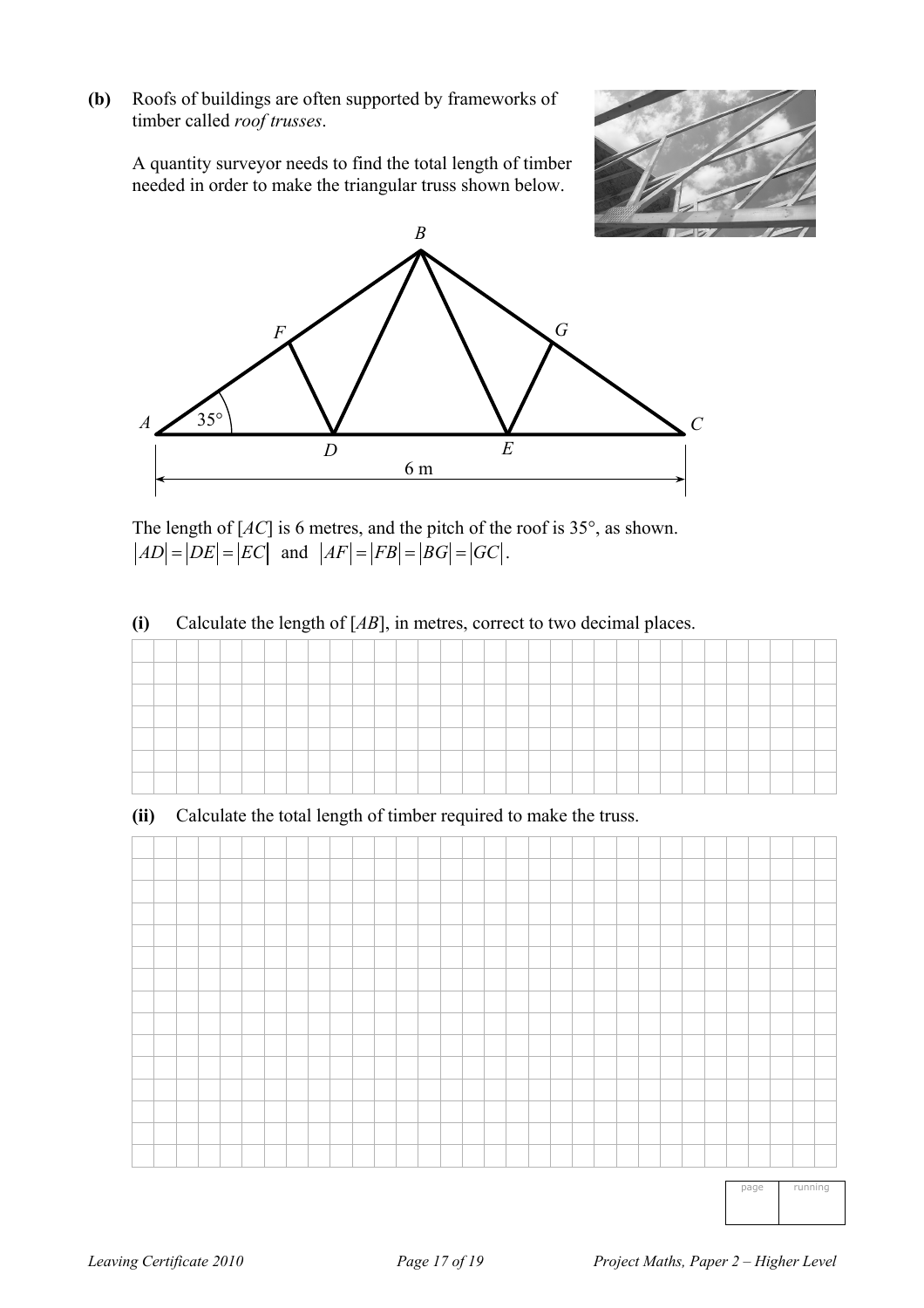### You may use this page for extra work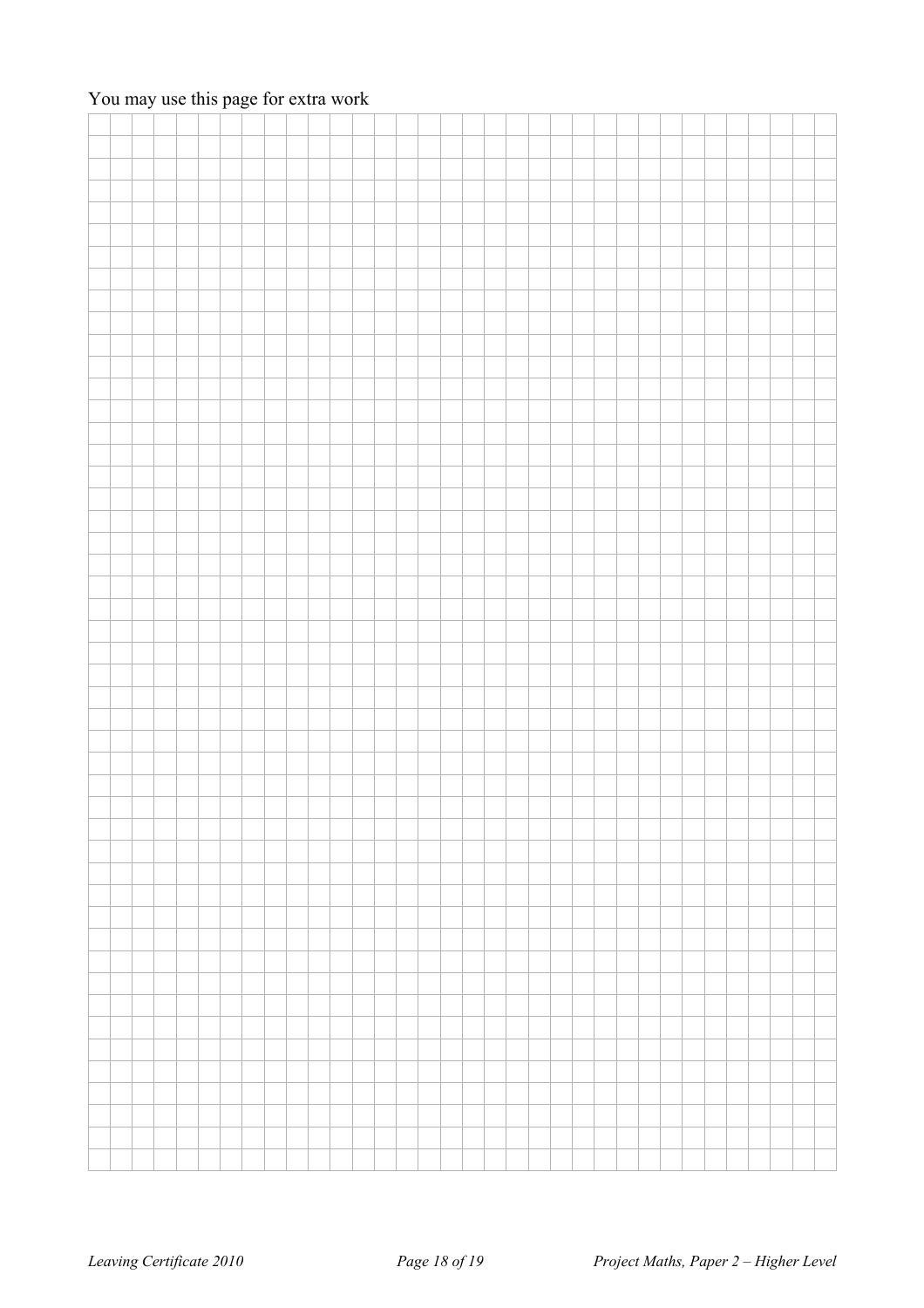### You may use this page for extra work